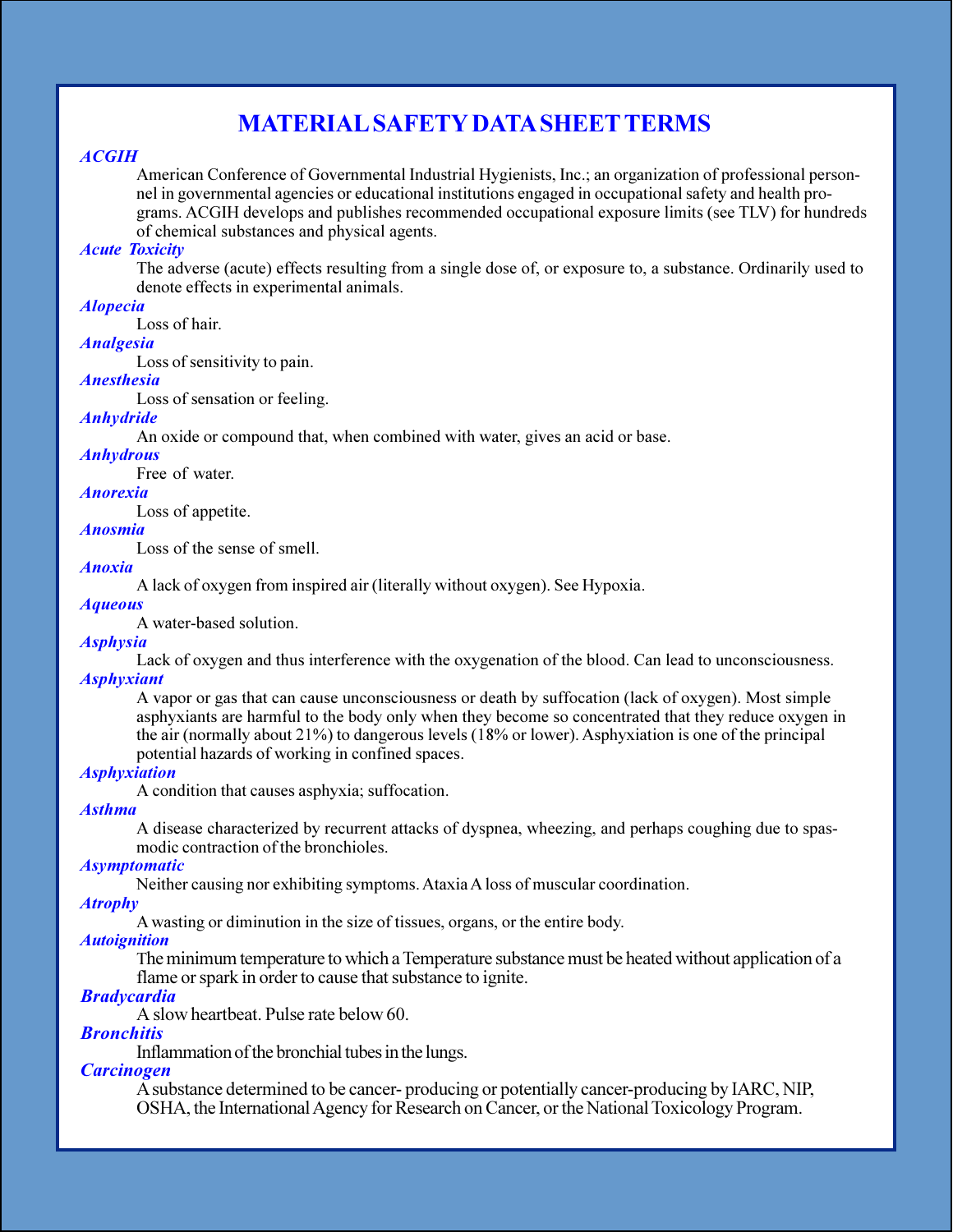# **Carcinoma**

A malignant tumor or cancer; a new growth made up of epithelial cells, tending to infiltrate and give rise to metastases.

# $CAS$

The CAS Registry number is a unique number assigned to a chemical by the Chemical Abstracts Service.

# **Cataract**

A loss of transparency of the crystalline lens of the eve or of its capsule.

# **Chronic Health Effect**

An adverse effect on a human or animal body, with symptoms that develop slowly over a long period of time or that recur frequently.

# **Chronic**

Adverse (chronic) effects resulting from repeated doses of, or exposures to, a substance over a relatively prolonged period of time. Ordinarily used to denote effects in experimental animals.

### **Combustible**

A term used by NFPA, DOT, and others to classify certain liquids that will burn, on a basis of flash points. Both NFPA and DOT generally define combustible liquids as having a flash point of 100 oF  $(37.8$ oC) or higher. See also Flammable. Nonliquid substances such as wood and paper are classified as ordinary combustibles by NFPA.

## **Conjunctivitis**

Inflammation of the conjunctiva, the delicate membrane that lines the eyelids and covers the eyeballs. **Corrosive** 

A chemical that causes visible destruction of, or irreversible alternations in, living tissue by chemical action at the site of contact; or in the case of leakage from its packaging, a liquid that has a severe corrosion rate on steel. A solid or liquid waste that exhibits a "characteristic or corrosivity," as defined by RCRA, may be regulated (by EPA) as a hazardous waste.

### **Cutaneous**

Pertaining to the skin.

### **Cyanosis**

A dark purplish coloration of the skin and the mucous membrane due to the deficient oxygenation of the blood.

### **Decomposition**

Breakdown of a material or substance (by heat, chemical reaction, electrolysis, decay, or other processes) into parts or elements or simpler compounds.

### **Dermal**

Used on or applied to the skin.

### **Dermal Toxicity**

Adverse effects resulting from the skin's exposure to a substance. Ordinarily used to denote effects in experimental animals.

# **Dermatitis**

Inflammation of the skin.

## **Diaphoresis**

Perspiration.

# **Dyspnea**

A sense of difficulty in breathing; shortness of breath.

#### **Edema**

An abnormal accumulation of clear, watery fluid in the tissues.

## **Electrolyte**

Any substance that conducts an electric current in solution.

## **Embolism**

Obstruction of a blood vessel by a transported clot, a mass of bacteria, or other foreign material.

### **Emphysema**

A swelling or inflation due to presence of air in the connective tissues of the lungs.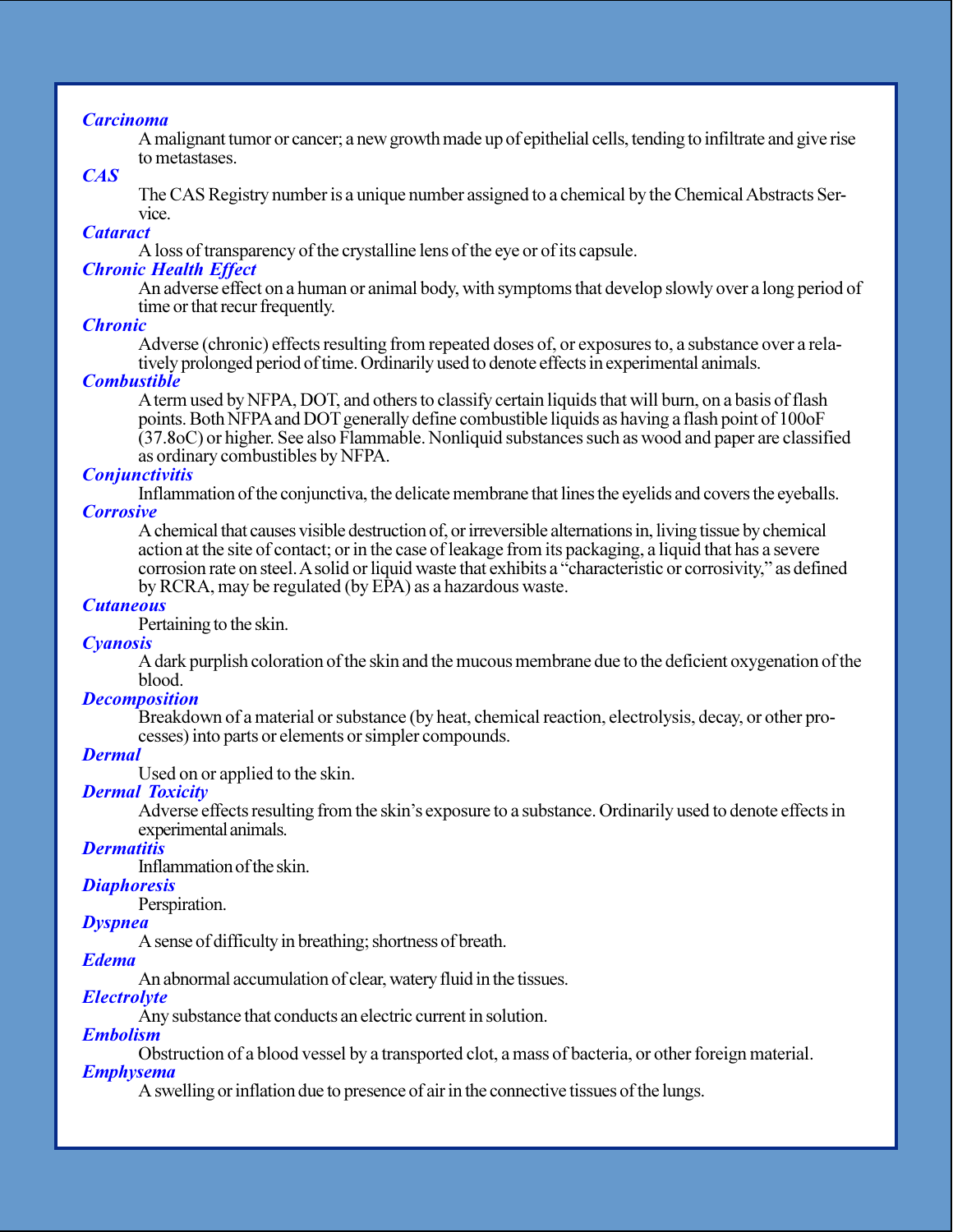# **Epistaxis**

Nosebleed; hemorrhage from the nose.

# **Evaporation Rate**

The rate at which a particular material will vaporize (evaporate) when compared to the rate of vaporization of a known material. The known material is usually normal butyl acetate (NBUAC or n-BuAc), with a vaporization rate designated as 1.0. Vaporization rates of other solvents or materials are then classified as: FAST evaporating if greater than 3.0. MEDIUM evaporating if 0.8 to 3.0. SLOW evaporating if less than 0.8.

### **Explosive**

A material that causes a sudden, almost instantaneous release of pressure, gas, and heat when subjected to sudden shock, pressure, or high temperature.

# **Fibrosis**

Formation of fibrous tissue, as in a reparative or reactive process, in excess of amounts normally present.

### **Flammable**

Describes any solid, liquid, vapor, or gas that will ignite easily and burn rapidly. A flammable liquid is defined by NFPA and DOT as a liquid with a flash point below  $100 \text{ of } (37.8 \text{ oC})$ .

## **Flammable Aerosol**

An aerosol that yields a flame projection of 18 inches at the full valve opening, or a flashback at any degree of valve opening when tested per 16 CFR 1500.45.

## **Flammable Solids**

Solids that will ignite readily or are liable to cause fires under ordinary conditions or transportation through friction or retained heat from manufacturing or processing, and that burn so vigorously and persistently as to create a serious transportation hazard, are classified by DOT as Flammable Solids. See also Combustible.

### **Flammable Limits**

The minimum and maximum concentrations of a flammable gas or vapor between which ignition can occur. Concentrations below the lower flammable limit (LFL) are too lean to burn, while concentrations above the upper flammable limit (UFL) are too rich. All concentrations between LFL and UFL are in the flammable range, and special precautions are needed to prevent ignition or explosion.

### **Flash Point**

Lowest temperature at which a flammable liquid gives off sufficient vapors to form a flammable mixture with air.

## **Gangrene**

Death of tissue combined with put refaction.

### **Gastroenteritis**

Inflammation of the stomach and intestines.

### **Gingivitis**

Inflammation of the gums.

# **Hematuria**

The presence of blood in the urine.

## **Hepatic**

Pertaining to the liver.

### **Highly Toxic**

Having (a) an LD50 of 50 mg/kg or less when administered to albino rats weighing 200-300 grams each. (b) an LD50 of 200 mg/kg or less when administered by continuous contact for 24 hours with the bare skin of albino rabbits weighing 2-3 kilograms, or (c) an LC50 in air of 200 ppm or less (gas or vapor) or 2 mg/l or less (mist, fume, or dust) when administered by continuous inhalation for one hour to albino rats weighing 200-300 grams each.

### **Hygroscopic**

Readily absorbs moisture from the air.

### **Hypergolic**

Describing rocket fuel or propellant that consists of combinations of fuels and oxidizers that ignite spontaneously on contact.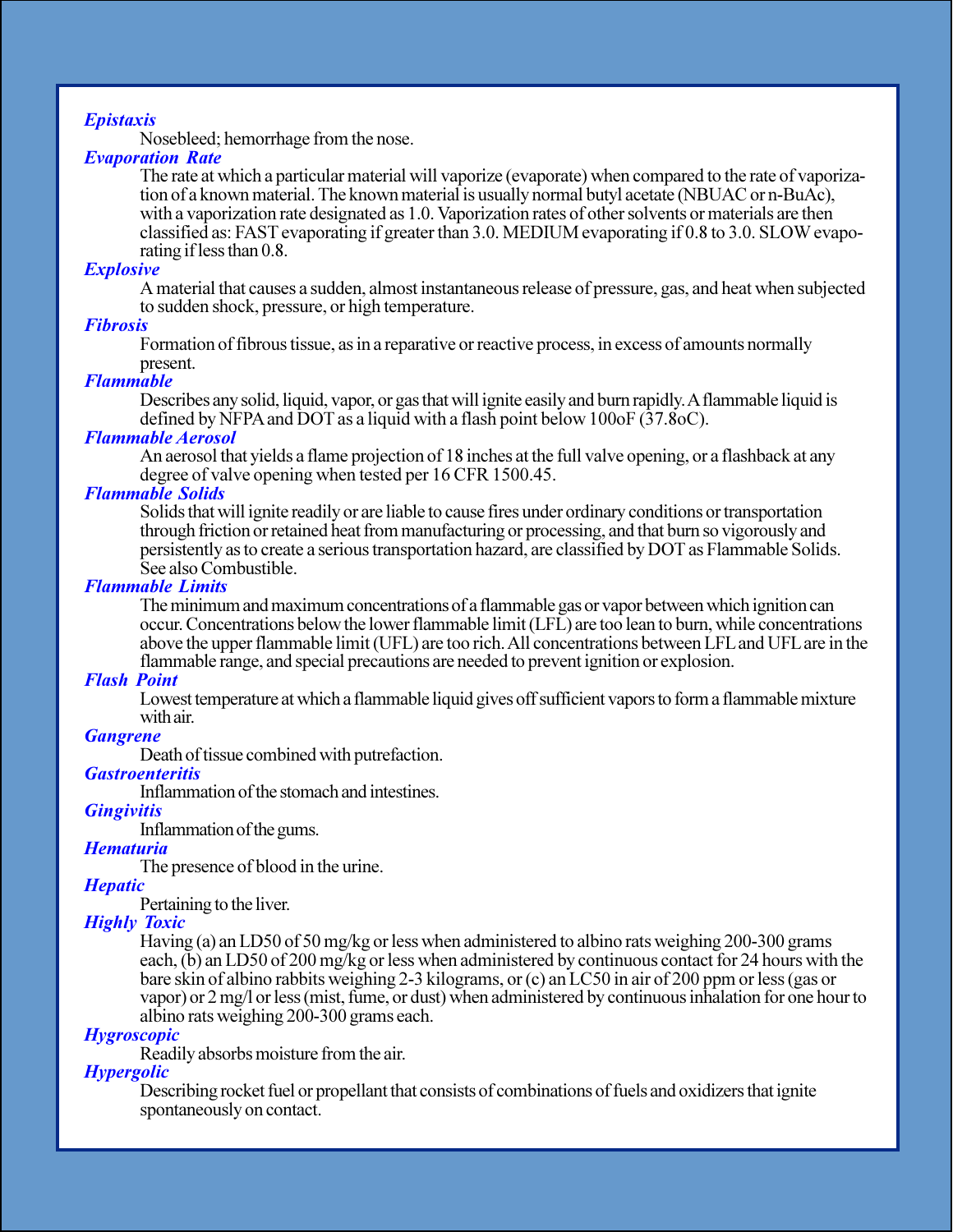# **Hypoxia**

Insufficient oxygen especially applied to body cells.

# **IARC**

International Agency for Research in Cancer.

# **Inflammation**

A series of reactions produced in the tissues by an irritant, injury, or infection characterized by redness and swelling caused by an influx of blood and fluids.

# **Ingestion**

The taking in of a substance through the mouth.

## **Inhalation**

The breathing in of a substance in the form of a gas, vapor, fume, mist, or dust.

# **Iridocyclitis**

Inflammation of both iris and ciliary body.

# **Irritant**

A chemical that causes a reversible inflammatory effect on living tissue by chemical action at the site of contact.

# **Jaundice**

Yellowish discoloration of tissues (skin), whites of eyes (sclerae), and bodily fluids with bile pigment (bilirubin) caused by any of several pathological conditions that interrupt liver function.

# **Ketosis**

The condition marked by excessive production or accumulation of ketone bodies in the body.

## **Lacrimation**

Secretion and discharge of tears.

# **LC50 Lethal Concentration 50:**

The concentration of a material in air that, on the basis of laboratory tests, is expected to kill 50% of a group of test animals when administered as a single exposure (usually 1 or 4 hours). The LC50 is expressed as parts of material per million parts of air, by volume (ppm) for gases and vapors, or as micrograms of material per liter of air ( $\exp(L)$  or milligrams of material per cubic meter of air (mg/m3) for dusts and mists, as well as for gases and vapors.

# **LD50 Lethal Dose 50:**

A single dose of a material that, on the basis of laboratory tests, is expected to kill 50% of a group of test animals. The LD50 dose is usually expressed as milligrams or grams of material per kilogram of animal weight ( $mg/kg$  or  $g/kg$ ).

# **Lesion**

Abnormal change, injury, or damage to tissue or to an organ.

## **Leukemia**

A progressive, malignant disease of the blood-forming organs.

## **Malaise**

A feeling of general discomfort, distress, or uneasiness; an out-of-sorts feeling.

## **Mutagen**

A chemical or physical agent that induces genetic mutations.

## **Narcosis**

Stupor or unconsciousness produced by some narcotic drug.

# **Nausea**

Tendency to vomit, feeling of sickness at the stomach.

## **Neoplasm**

A new or abnormal growth of tissue in which the growth is uncontrollable and progressive.

## **Nystagmus**

Spastic, involuntary motion of the eyeballs in a horizontal, rotary, or vertical direction.

## *Oliguria*

Scanty or low volume of urine.

## *Oxidation*

Literally, oxidation is a reaction in which a substance combines with oxygen provided by an oxidizer or oxidizing agent. An oxidization reaction may occur even when oxygen is not present. However, it may be defined, an oxidation reaction is always accompanied by an offsetting (balancing) reduction reaction.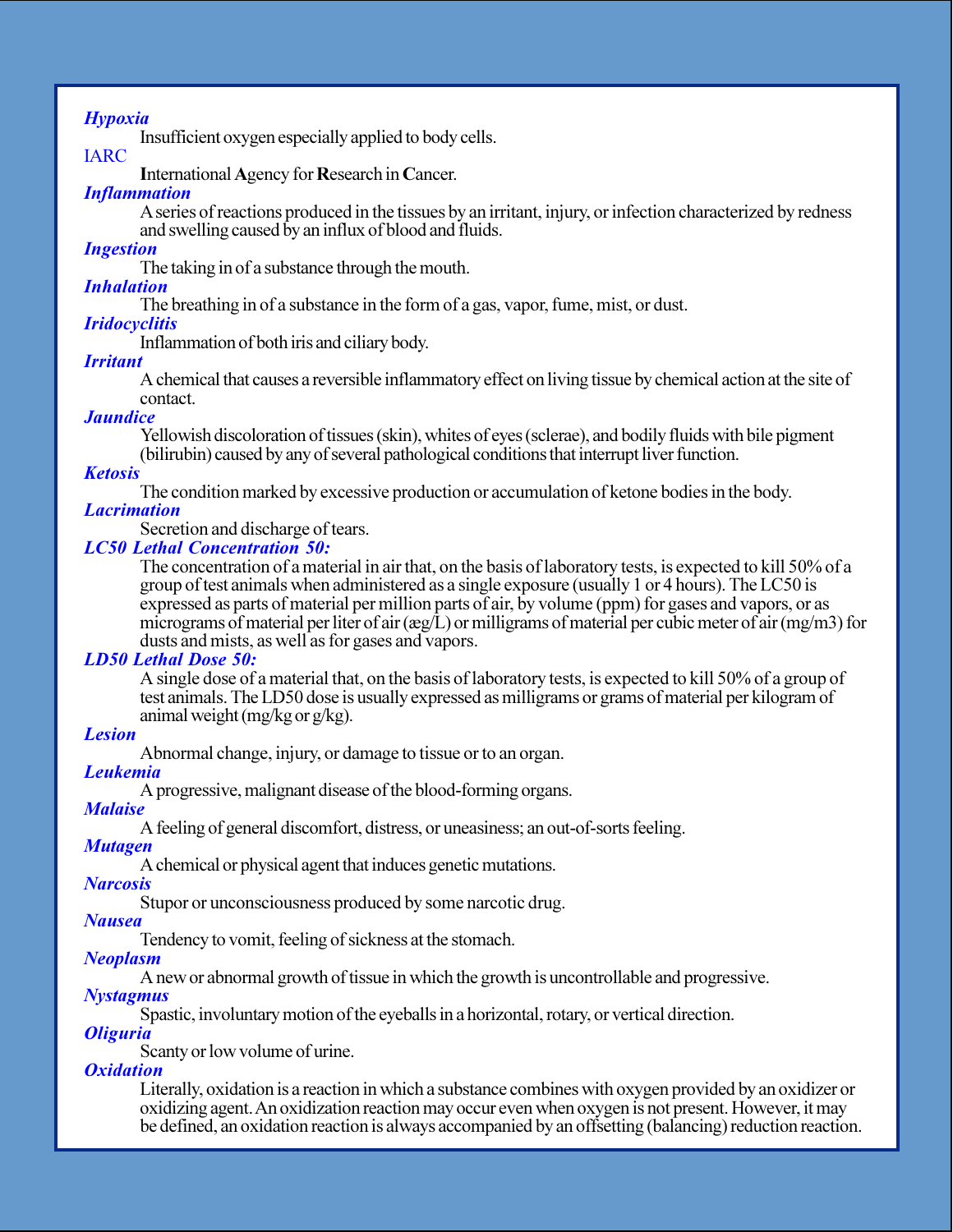# **Palpitation**

Irregular, rapid heartbeat.

# **PEL**

Permissible Exposure Limit: An exposure limit established by OSHA. May be a time-weighted average (TWA) limit or a maximum concentration exposure limit.

# $pH$

The value that represents the acidity or alkalinity of an aqueous solution. Pure water has a pH of 7. The strongest acids have an excess of H+ and OH- ions. For example, the strongest acids have an excess of H + ions and a pH of 1 to 3 (HC1, pH=1). The strongest bases have an excess of OH- ions and a pH of 11 to 13 (NaOH,  $pH = 12$ ).

# **Phlegm**

Thick mucous from the respiratory passages.

# **Pneumoconiosis**

Respiratory tract and lung condition caused by inhalation and retention of respirable material.

# **Poison, Class A**

A DOT term for extremely dangerous poisons such as poisonous gases or liquids of such a nature that a very small amount of the gas or vapor of the liquid mixed with air is dangerous to life. For example, phosgene, cyanogen, hydrocyanic acid, and nitrogen peroxide.

# **Poison, Class B**

A DOT term for liquid, solid, paste, or semisolid substances other than Class A poisons or irritating materials that are known (or presumed on the basis of animal tests) to be so toxic to man as to afford a hazard to health during transportation.

# **Polymerization**

A chemical reaction in whch one or more small molecules combine to form larger molecules. A hazardous polymerization is such a reaction that takes place at a rate that releases large amounts of energy.

# **PPM**

**Parts Per Million.** Used to specify the concentration (by volume) of a gas or vapour at low concentration, or a dissolved material at high dilution.

# **Prostration**

Physical exhaustion and incapacitation.

# **Pulmonary Edema**

Fluid in the lungs.

## **Respiratory System**

The breathing system includes the lungs and air passages (trachea or "windpipe", larynx, mouth, and nose), as well as the associated nervous and circulatory supply.

# **Sclerae**

The tough, white, fibrous covering of the eyeball.

## **Sensitization**

An immune response reaction state in which further exposure elicits an immune or allergic response. A person previously exposed to a certain material is more sensitive when further contact with this material is encountered.

## **Sensitizer**

A substance that, on first exposure, causes little or no reaction in man or test animals, but which on repeated exposure may cause a marked response not necessarily limited to the contact site. Skin sensitization is the most common form of sensitization in the industrial setting, although respiratory sensitization to a few chemicals is also known to occur.

# "Skin"

Notation used to indicate possible significant contribution to overall exposure to a chemical by way of absorption through the skin, mucous membranes, and eyes by direct or airborne contact.

## **Spasm**

An involuntary, convulsive muscular contraction.

# Short-Term Exposure Limit: ACGIH terminology. See TLV-STEL.

# **Stupor**

**STEL** 

Partial or nearly complete unconsciousness.